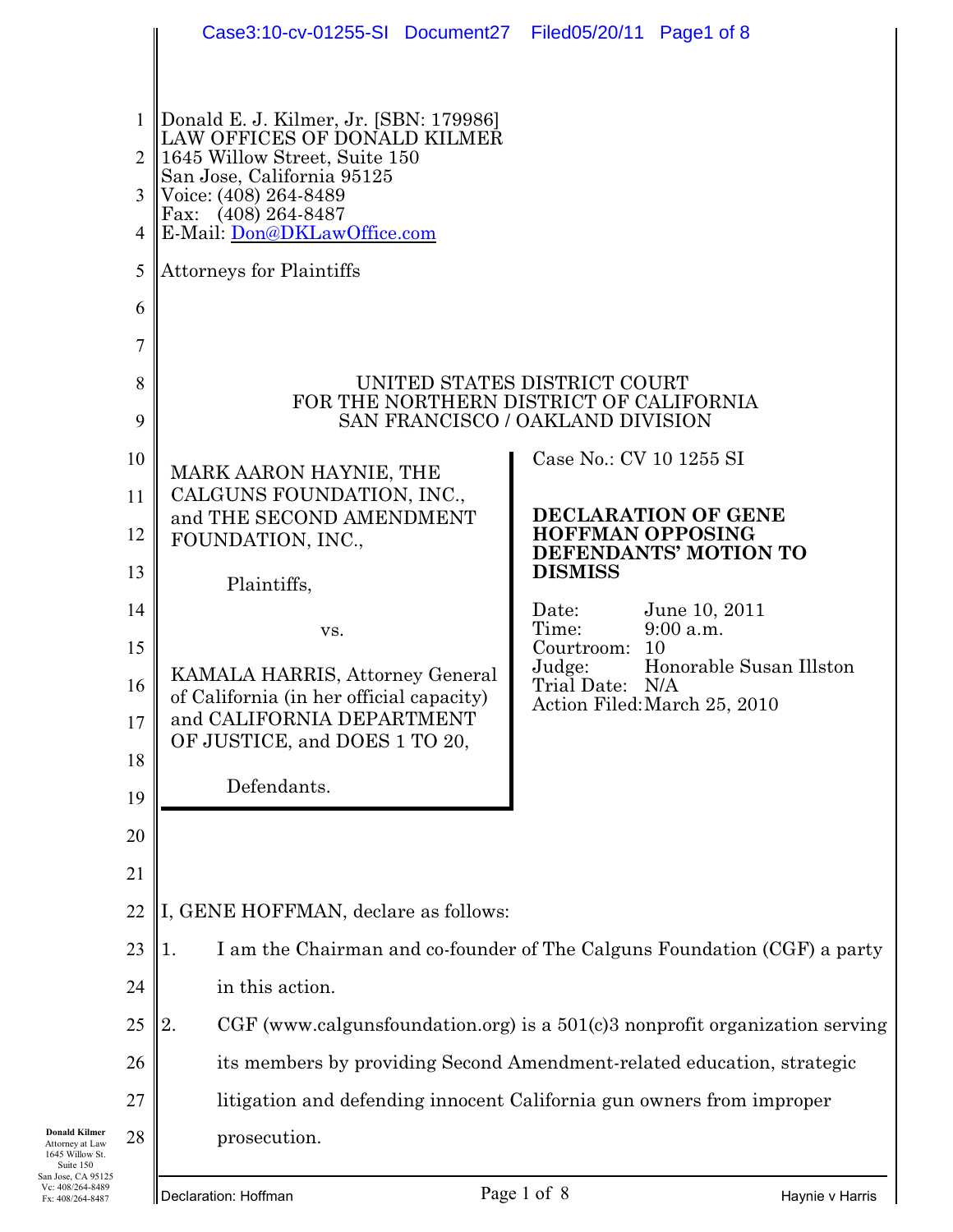- 1 2 3 3. CGF works to educate the general public and the government in an ongoing effort to protect the rights of individuals to acquire, own and lawfully use firearms in California.
- 4 5 6 7 8 4. The formation of CGF was partially inspired by a desire to counteract a disinformation campaign orchestrated by the California Department of Justice (DOJ) in response to gun owners realizing the implications of the California Supreme Court Decision in *Harrot v. County of Kings* and the expiration of the Federal Assault Weapons laws.
- 9 10 5. In late 2005, various individuals and licensed gun stores began importing into California AR pattern rifles and the receivers for them.
- 11 12 13 14 15 16 17 18 6. In response to inquiries about the legality of importing and possessing certain AR and AK pattern rifles and receivers, DOJ began replying in their official letters that while THEY were of the opinion that these rifles were legal, local District Attorneys might disagree and prosecute anyway. True and correct copies of these letter are attached as Exhibit A and they all follow a similar pattern of declaring a certain gun part (receiver) legal to import into California and then warning the recipient that California's 58 District Attorneys may have a different opinion that could result in prosecution. See:
	- i. December 12, 2005 letter from DOJ to Ms. Amanda Star rendering an opinion about the legality of a Stag-15 Lower receiver but warning that local prosecutors may disagree and prosecute accordingly.
		- ii. January 18, 2006 letter from DOJ to BST Guns also opining out the legality of firearms, but giving the same warning the 58 county prosecutors could potentially prosecute anyway.
		- iii. December 28, 2005 letter from DOJ to Matthew Masuda. Same pattern.

iv. December 27, 2005 letter from DOJ to Christopher Kjellberg.

19

20

21

22

23

24

25

26

27

28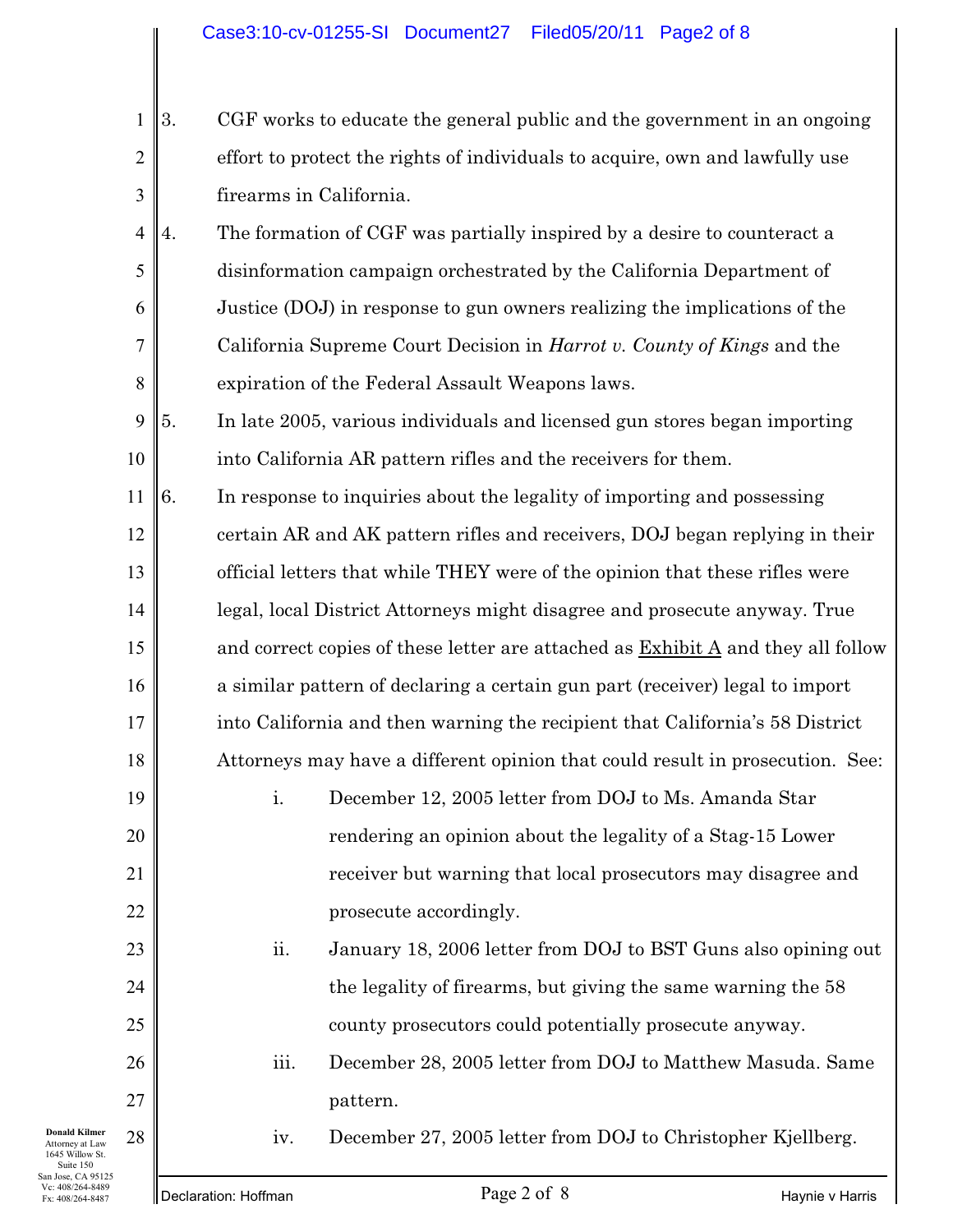|                | Case3:10-cv-01255-SI Document27 Filed05/20/11<br>Page3 of 8                             |
|----------------|-----------------------------------------------------------------------------------------|
|                |                                                                                         |
|                | Same pattern.                                                                           |
| $\overline{c}$ | December 27, 2005 letter from DOJ to Kirk Haley. Same<br>$\mathbf{V}$ .                 |
| 3              | pattern.                                                                                |
| 4              | vi.<br>December 28, 2005 letter from DOJ to Mark Mitzel. Same                           |
| 5              | pattern.                                                                                |
| 6              | December 28, 2005 letter from DOJ to Jason Paige. Same<br>vii.                          |
| 7              | pattern.                                                                                |
| $8\,$          | From February to May 2006, the California Department of Justice issued a<br>7.          |
| 9              | series of memorandums that were obtained as part of a California Public                 |
| 10             | Records Request. A true and correct copy of that disclosure is Attached as              |
| 11             | Exhibit B. The memorandums are remarkable because:                                      |
| 12             | The Department of Justice made changes to the various versions of<br>a.                 |
| 13             | this memorandum due to Jason Davis, then an attorney for the                            |
| 14             | National Rifle Association, pointing out legal flaws in the various                     |
| 15             | iterations.                                                                             |
| 16             | $\mathbf{b}$ .<br>In all versions of the memorandum, the Department of Justice directly |
| 17             | conflicted the previously published Assault Weapons Information                         |
| 18             | Guide by stating that owners of a firearm with features had to,                         |
| 19             | "permanently alter the firearm so that it cannot accept a detachable                    |
| 20             | magazine." "Permanent alteration" is not required in the Penal Code,                    |
| 21             | the Assault Weapons Information Guide, or the then existing                             |
| 22             | California Code of Regulations 11 C.C.R. 5469.                                          |
| 23             | 8.<br>On or about May 10, 2006, DOJ counsel Alison Merrilees informed a member          |
| 24             | of the public that the DOJ wished to create a test case, "[w]e are eagerly              |
| 25             | awaiting a test case on this, because we think we'll win." A true and correct           |
| 26             | copy of the email that was obtained as part of a Public Records Act request is          |
| 27             | attached as Exhibit C.                                                                  |
| 28             | In May 2006, DOJ issued an internal memo to phone staff that stated, "It is<br>9.       |

**Donald Kilmer**<br>
1645 Willow St.<br>
Suite 150<br>
San Jose, CA 95125<br>
Vc: 408/264-8489<br>
Fx: 408/264-8487

9. In May 2006, DOJ issued an internal memo to phone staff that stated, "It is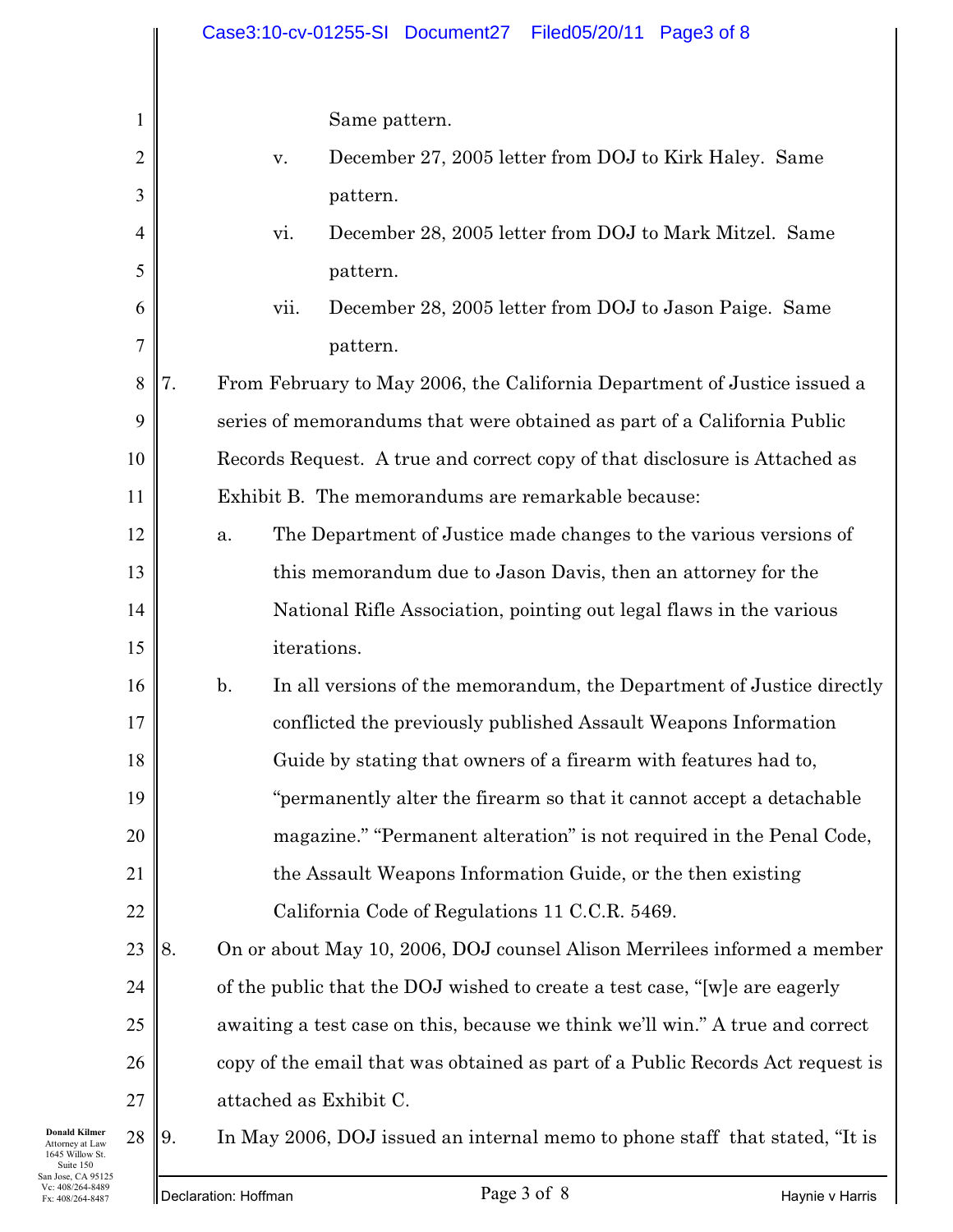1 2 3 4 5 6 7 8 9 10 11 12 DOJ's opinion that under current law, a semiautomatic centerfire rifle that is modified to be temporarily incapable of accepting a detachable magazine, but can be restored to accommodate a detachable magazines, is an assault weapons if it has any of the features listed in  $$12276.1(a)(1)$ ," and "Individuals who alter a firearm designed and intended to accept a detachable magazine in an attempt to make it incapable of accepting a detachable magazine do so at their legal peril," stating further, "[w]hether or not such a firearm remains capable of accepting a detachable magazine is a question for law enforcement agencies, district attorneys, and ultimately juries of twelve persons, not the California Department of Justice." A copy of this memorandum was obtained as part of a Public Records Act Request and is attached as Exhibit D.

13 14 15 16 17 18 10. On or about June 6, 2006, DOJ issued a Notice of Proposed Rulemaking. The proposed amendment would have "define[d] a sixth term, "capacity to accept a detachable magazine", as meaning "capable of accommodating a detachable magazine, but shall not be construed to include a firearm that has been permanently altered so that it cannot accommodate a detachable magazine." A true and correct copy of the notice is attached as Exhibit E.

19 20 21 22 23 11. On or about November 1, 2006, DOJ issued a "Text of Modified Regulations" The updated text attempted to define "detachable magazine" as "currently able to receive a detachable magazine or readily modifiable to receive a detachable magazine" and had other "permanency" requirements. A true and correct copy of the notice is attached as Exhibit F.

24 25 26 12. I allege on information and belief, DOJ did not submit the Modified Regulations to the Office of Administrative Law ("OAL") and thus the 2006 Rulemaking did not take effect.

27 28 13. On or about July 11, 2007, I petitioned the OAL to have them find that the continued publication of the "Important Notice" Memorandum after the 2006

**Donald Kilmer** Attorney at Law 1645 Willow St. Suite 150 San Jose, CA 95125 Vc: 408/264-8489 Fx: 408/264-8487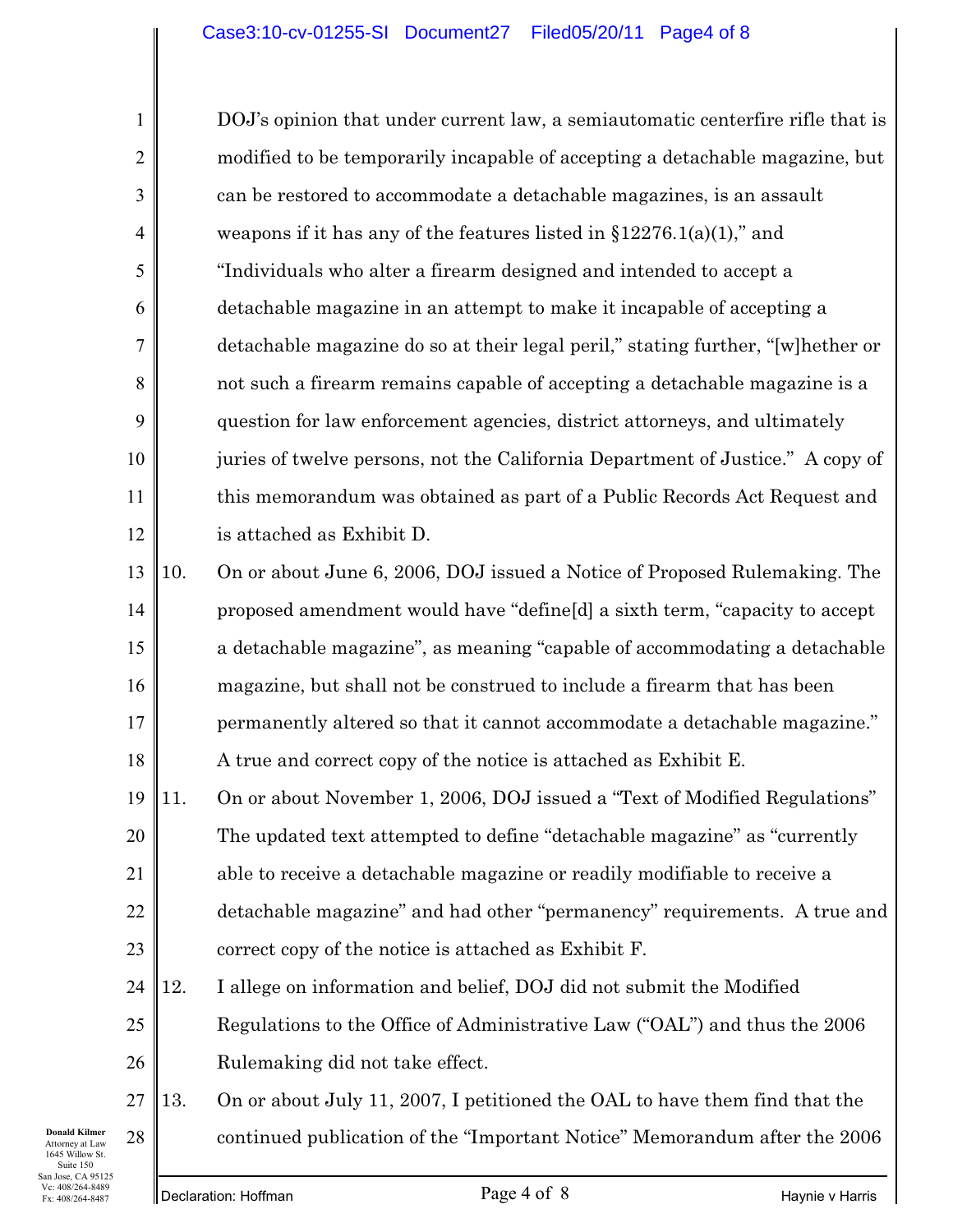## Case3:10-cv-01255-SI Document27 Filed05/20/11 Page5 of 8

| San Jose, CA 95125<br>Vc: 408/264-8489<br>Fx: 408/264-8487              |                | Page 5 of 8<br>Declaration: Hoffman<br>Haynie v Harris                             |
|-------------------------------------------------------------------------|----------------|------------------------------------------------------------------------------------|
| <b>Donald Kilmer</b><br>Attorney at Law<br>1645 Willow St.<br>Suite 150 | 28             | can also be considered to have the 'capacity to accept a                           |
|                                                                         | 27             | whether a rifle that is loaded with a fixed, removeable magazine                   |
|                                                                         | 26             | "Since there are no statutes, case law, or regulations concerning                  |
|                                                                         | 25             | Jagels:                                                                            |
|                                                                         | 24             | 18.<br>On or about November 3, 2008, DOJ replied to Kern County DA Edward          |
|                                                                         | 23             | dated September 29, 2008.                                                          |
|                                                                         | 22             | See Exhibit J, with special attention to Attachment A, which is the letter         |
|                                                                         | 21             | 50 Kit' or 'bullet button' to be legal or illegal."                                |
|                                                                         | 20             | magazine,' we are unable to declare rifles configured with the 'Prince             |
|                                                                         | 19             | also be considered to have the 'capacity to accept a detachable                    |
|                                                                         | $18\,$         | whether a rifle that is loaded with a fixed, removeable magazine can               |
|                                                                         | 17             | "Since there are no statutes, case law, or regulations concerning                  |
|                                                                         | 16             | of the bullet button colloquially known as the Prince-50 kit. DOJ stated:          |
|                                                                         | 15             | legality of selling a semiautomatic center fire rifle with an alternate version    |
|                                                                         | 14             | 17.<br>On or about September 29, 2008, DOJ responded to a letter inquiry about the |
|                                                                         | 13             | have "the capacity to accept a detachable magazine."                               |
|                                                                         | 12             | was required for modifications to a firearm so that the firearm would not          |
|                                                                         | 11             | uncertainty over whether the DOJ would take the position that permanence           |
|                                                                         | 10             | The reservation in the certification of September 20, 2007 leads to<br>16.         |
|                                                                         | 9              | certification is attached as Exhibit I.                                            |
|                                                                         | 8              | true and correct copy of the letter from the OAL along with DOJ's                  |
|                                                                         | 7              | Tidewater Marine Western, Inc. v. Bradshaw (1996) 14 Cal.4th 557,572." A           |
|                                                                         | 6              | right to interpret the law in any case-specific adjudication, as authorized in     |
|                                                                         | 5              | certification on or about September 20, 2007 that stated, "[DOJ] reserves the      |
|                                                                         | 4              | 15.<br>On or about September 21, 2007, OAL suspended it's review as DOJ issued a   |
|                                                                         | $\overline{3}$ | On or about September 11, 2007, OAL accepted my petition. See Exhibit H.<br>14.    |
|                                                                         | $\overline{2}$ | Regulation." See Exhibit G.                                                        |
|                                                                         | $\mathbf{1}$   | Rulemaking that was not submitted to OAL was an "Underground"                      |
|                                                                         |                |                                                                                    |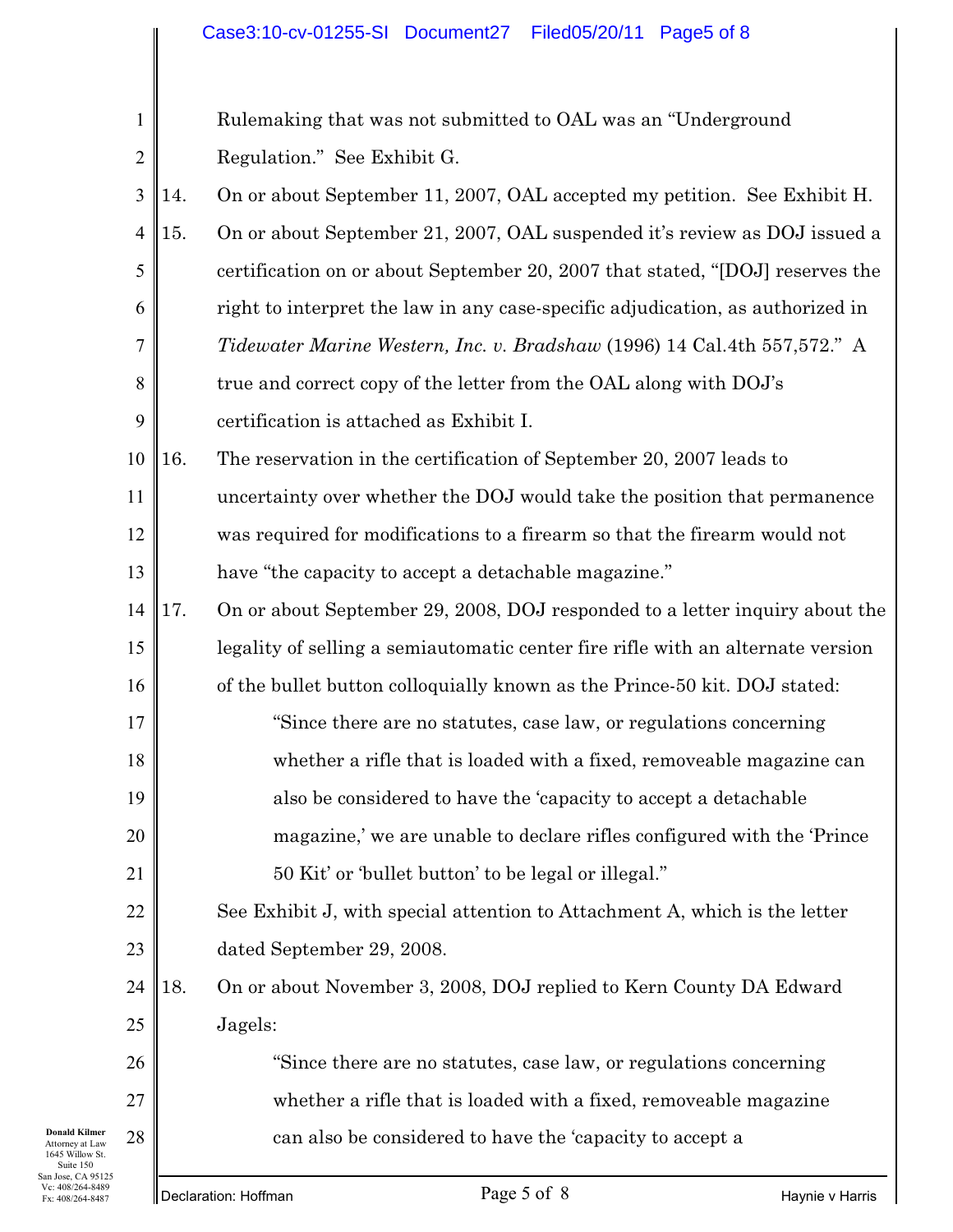detachable magazine,' we are unable to declare rifles configured with the 'Prince 50 Kit' or 'bullet button' to be legal or illegal." A true and correct copy of this letter is attached as Exhibit K. The letter is hard to read due to multiple copies. If discovery proceeds in this matter, I would expect to obtain a cleaner copy.

6 7 8 9 10 11 12 13 14 19. Now, not only is DOJ claiming it has no duty to issue a clarifying bulletin to the State's District Attorneys and Law Enforcement Community, on this issue; they have apparently engaged in a pattern of disinformation and confusion on the issue of whether a rifle fitted with a device that makes it incapable of accepting a detachable magazine is legal to own in California. In other words, it could be argued that DOJ's firearms division has a separate and distinct duty to clear up the confusion they have created, separate and apart from any constitutional, statutory and/or common law duty.

15 16 17 20. The Calguns Foundation has defended many incidents of law abiding gun owners and retailers whose firearms were either seized, the individual was arrested and/or charged with violating Assault Weapons Control Act.

18 19 20 a. In approximately April 2007 Matthew Corwin was arrested and charged with multiple violations of the AWCA. See People v. Matthew Corwin, Case No. GA069547, Los Angeles Superior Court.

b. In November 2008, John Crivello had a semiautomatic centerfire rifle with a bullet button seized from his home in Santa Cruz, California by the Santa Cruz Police Department. Counsel provided by CGF educated the Santa Cruz District Attorney's office. Counsel to CGF was advised that DOJ stated that it was unclear whether the bullet button was legal but that the District Attorney should file anyway. The District Attorney (ADA Dave Genochio and/or Charlie Baum) dropped charges and the firearm was returned to Mr. Crivello. CGF spent \$645.00

**Donald Kilmer** Attorney at Law 1645 Willow St. Suite 150 San Jose, CA 95125 Vc: 408/264-8489 Fx: 408/264-8487

21

22

23

24

25

26

27

28

1

2

3

4

5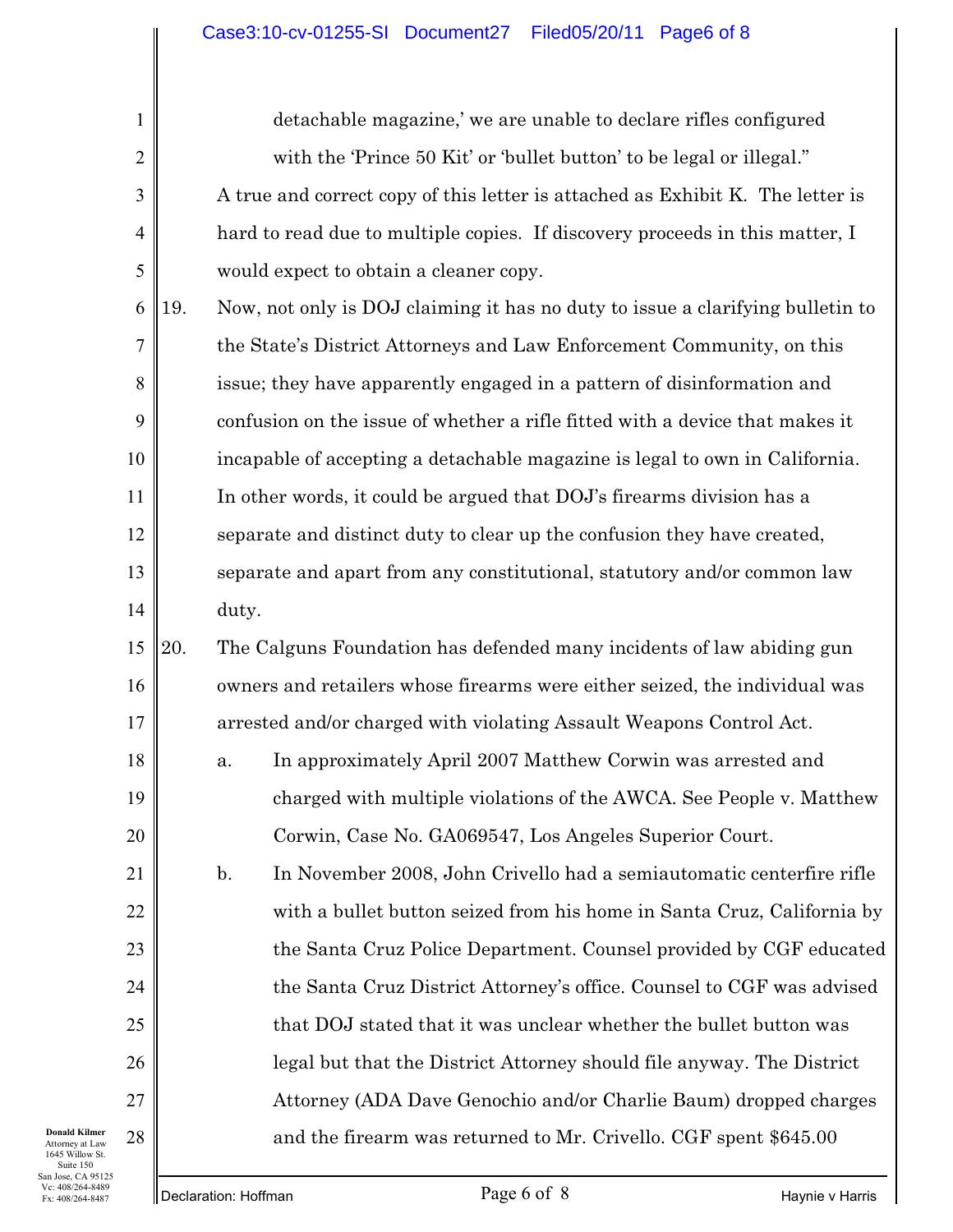defending Mr. Crivello.

1

| $\overline{2}$ | c. | On or about November 3, 2009, Deputy J. Finley of Orange County        |
|----------------|----|------------------------------------------------------------------------|
| 3              |    | Sheriff's Department seized a bullet button equipped Stag Arms AR-15   |
| $\overline{4}$ |    | style firearm from Stan Sanders. CGF counsel was engaged to explain    |
| 5              |    | the legality of the firearm to the Orange County Sheriff's Department  |
| 6              |    | and the firearm was subsequently returned to Mr. Sanders. The          |
| $\overline{7}$ |    | Orange County Training Bulletin was issued partially in response to    |
| 8              |    | this incident. CGF spent \$650.00 defending Mr. Sanders.               |
| 9              | d. | On or about March 30, 2010, Robert Wolf was arrested by the            |
| 10             |    | Riverside County Sheriff's Department for possession of a              |
| 11             |    | semiautomatic centerfire rifle with a "Prince 50 Kit." CGF counsel     |
| 12             |    | intervened and had the case dismissed on or about November 11, 2010    |
| 13             |    | with the firearm subsequently returned to Mr. Wolf. CGF spent          |
| 14             |    | \$5975.00 defending Mr. Wolf.                                          |
| 15             | е. | In May of 2010, Brendan Richards was arrested, charged, and held in    |
| 16             |    | jail in Sonoma County for six days before he was released on bail for  |
| 17             |    | possession of a semiautomatic center-fire pistol with a bullet button. |
| 18             |    | All charges were dropped on or about September 9, 2010. To date, CGF   |
| 19             |    | has spent \$11,224.86 defending Mr. Richards. <sup>1</sup>             |
| 20             | f. | Confusion about the legality of semiautomatic centerfire rifle with a  |
| 21             |    | bullet buttons resulting from DOJ's misinformation continues. On or    |
| 22             |    | about March 29, 2011, the Cotati Police Department seized a            |
| 23             |    | semiautomatic center-fire rifle with a bullet button from Max          |
| 24             |    | Horowitz. The Cotati Police Department has forwarded a police report   |
| 25             |    | to the Sonoma County DA's office. CGF counsel has been retained to     |
| 26             |    | defend Mr. Horowitz.                                                   |
| 27             |    |                                                                        |

**Donald Kilmer** Attorney at Law 1645 Willow St. Suite 150 San Jose, CA 95125 Vc: 408/264-8489 Fx: 408/264-8487

 $28 \parallel$  There is a federal civil rights case in the process of being filed and a Notice of Related case will be filed and an Administrative Motion to Relate will be filed shortly in this matter.